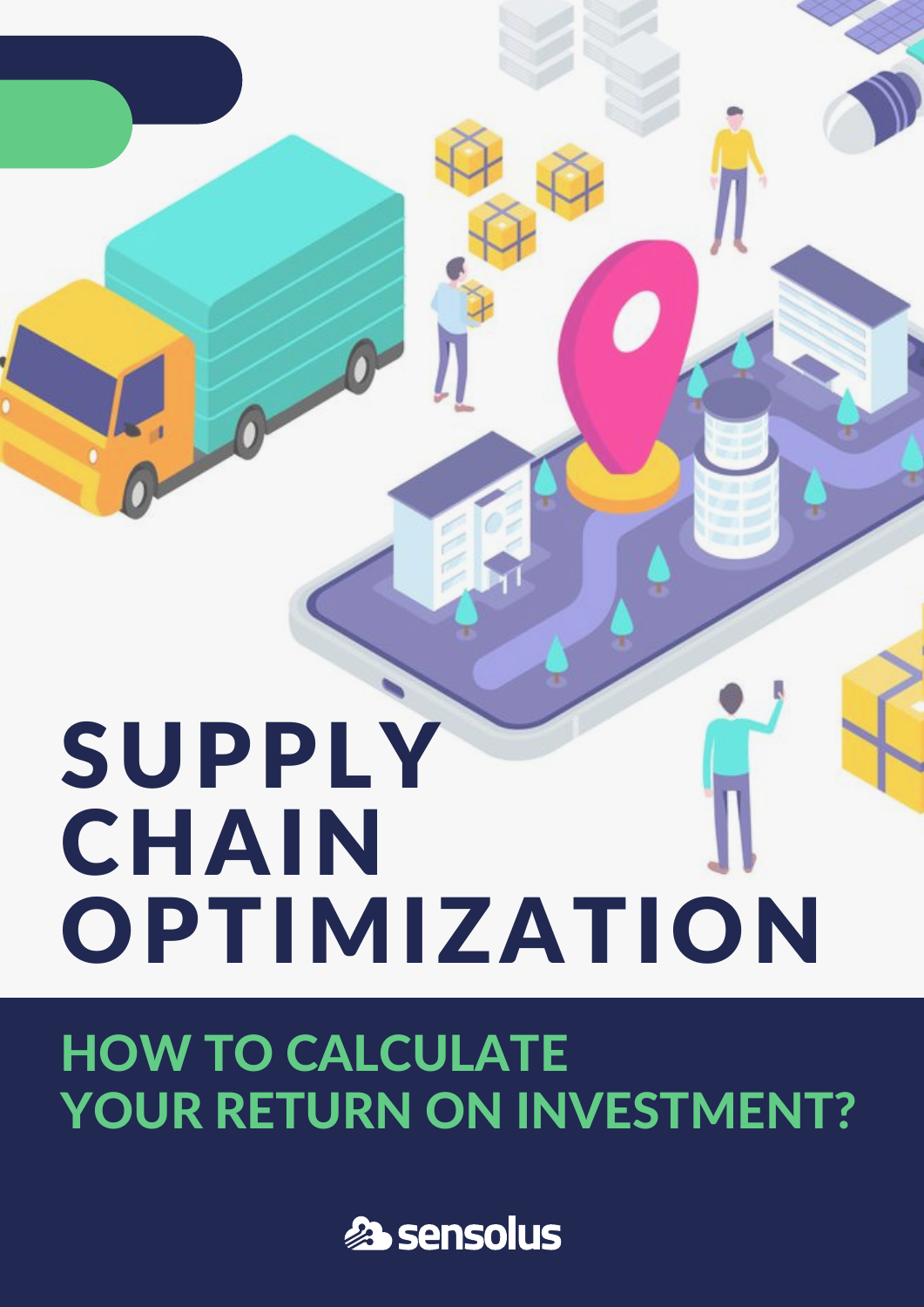#### **TABLE OF CONTENTS**

- Putting things into [perspective](#page-2-0) 03
- 04 Cost [breakdown](#page-3-0)
- Initial [investment](#page-4-0) cost 05
- [Managing](#page-6-0) RTP costs 07
- [Optimizing](#page-10-0) Supply Chain flow 11
- 14 Total [return](#page-13-0)
- About [Sensolus](#page-14-0) 15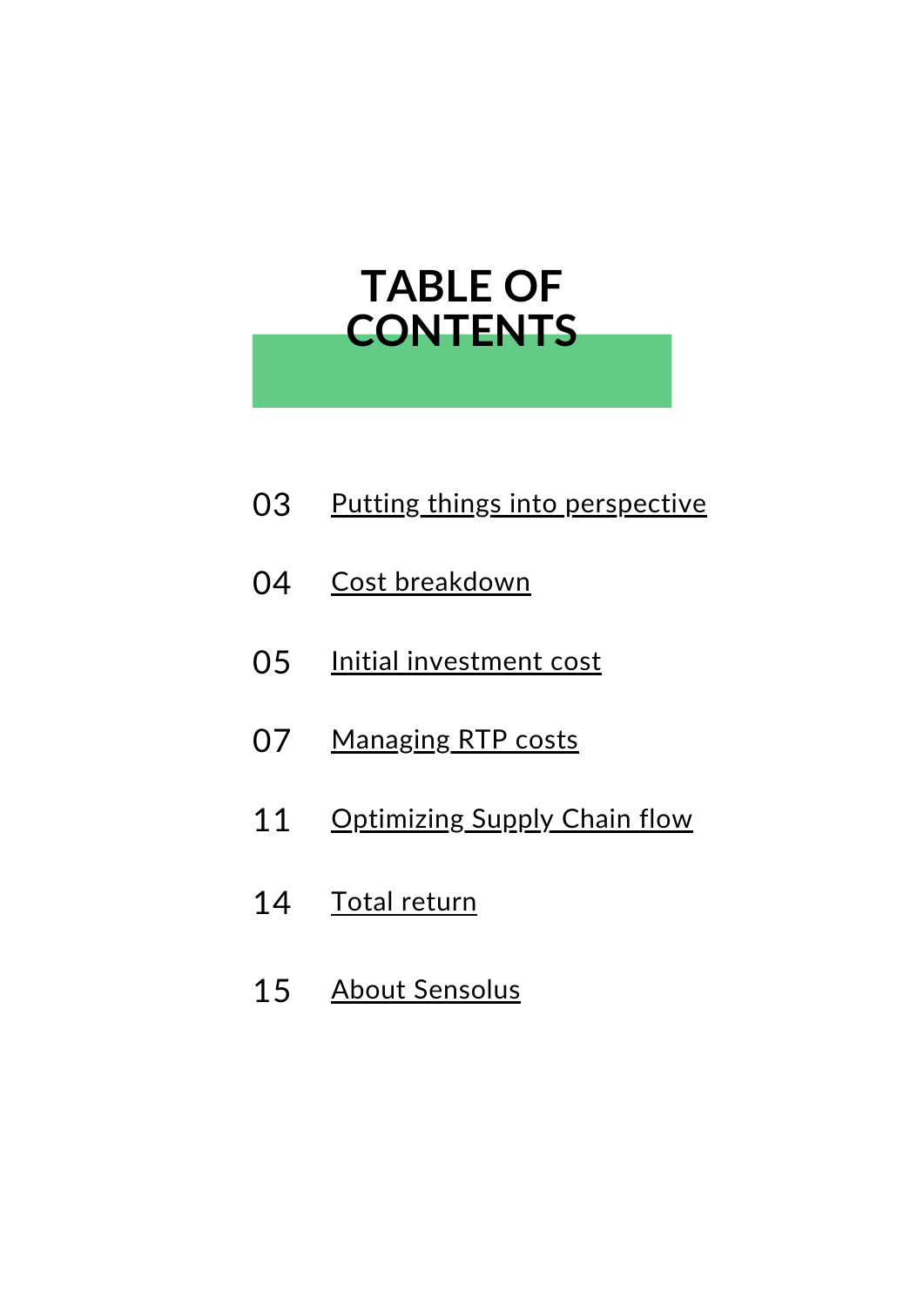#### <span id="page-2-0"></span>PUTTING THINGS INTO PERSPECTIVE

Supply chains can be complicated, but once optimized, you will minimize costs, increase customer satisfaction and improve the overall performance of your business. Industries like automotive, aerospace (e.g., Airbus), machinery (e.g., Atlas Copco), and other manufacturing companies of (large) machinery, vehicles, and other large and high-value components use different types of containers to transport components and finished products between different manufacturing sites. As the complexity of the supply chain grows, so do the issues and inefficiencies, like overspending on container purchases, maintenance costs, too many stakeholders, and lack of visibility and control.

One of the solutions to help you avoid unnecessary delaying or stopping production lines, penalties, long Work-in-Progress times, etc., lies in tracking devices on the RTP (Returnable Transport Packaging) containers. RTPs are special containers used for the transportation of production parts. They are a great source of valuable data to help you make better business decisions.

When you connect your RTPs and manage them in a unified and scalable cloud-based platform, you get visibility, automated inventory management, and supply chain analytics.

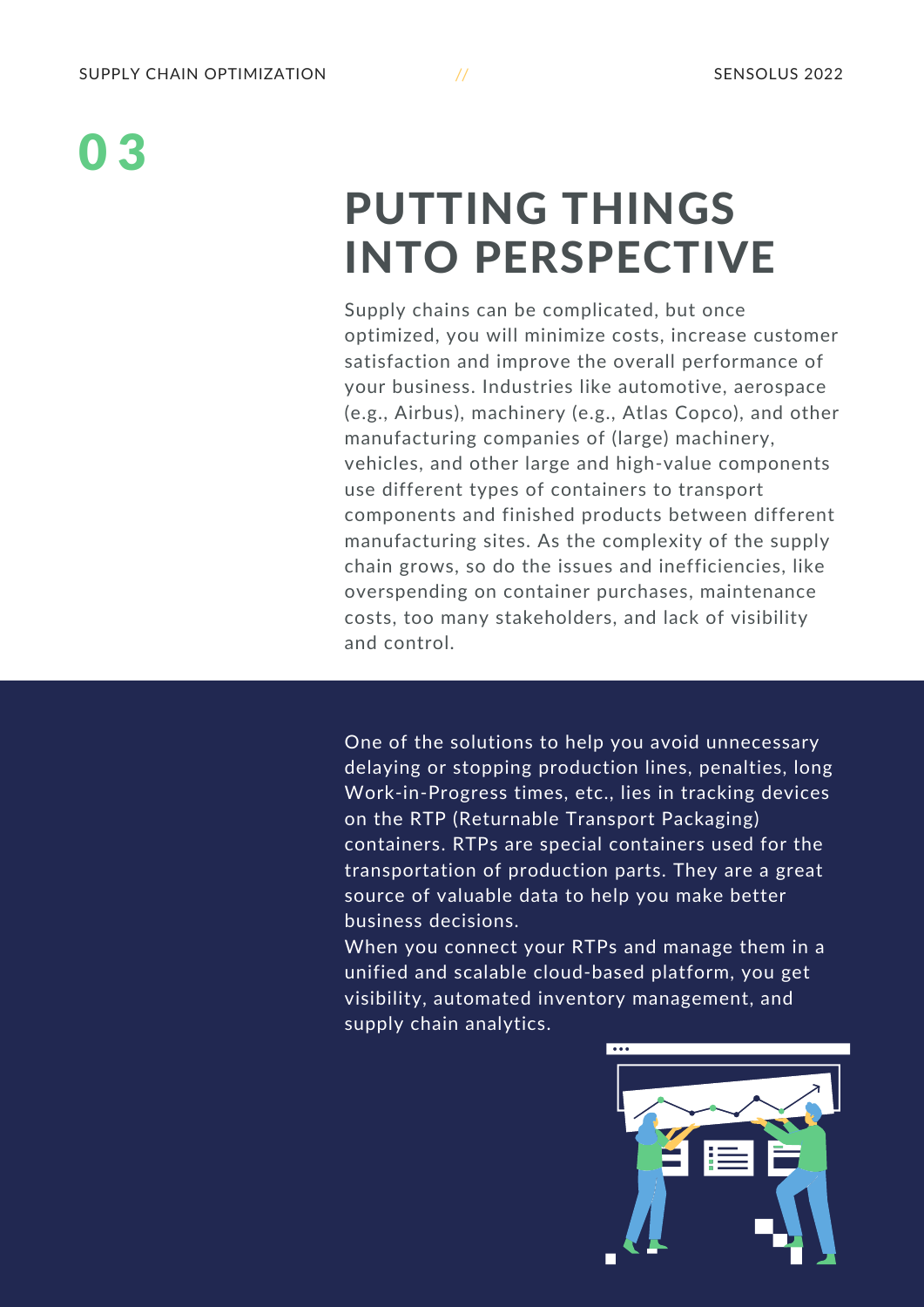#### <span id="page-3-0"></span>COST BREAKDOWN

To help you understand the value of investing in a tracking system with AI-driven data analytic software, we'll show you the rundown of the steps and exact numbers based on an example of a fictional company that invests in 1000 tracking units.

The actual cost of deploying the solution depends on many factors, e.g. the type and volume of tracking devices ordered and the sophistication of the required software plan. In our example, we'll work with the following assumptions and round numbers:

- 1. One-off cost to purchase the trackers: 1 000 x 100 EUR = **100,000 EUR**
- Yearly fees for communication networks and 2. platform license: 1 000 x 30 EUR = **30,000 EUR per year**

This means a cost of **100,000 EUR** for the first year and **30,000 EUR** for every subsequent year.

#### NOTE:

Before we dive deeper into our business case and RoI calculation, it is important to mention there will be other factors, such as installation costs, battery replacements, and possible damage.

For details on how to calculate your RoI, please visit our [website](https://www.sensolus.com/resources/roi/).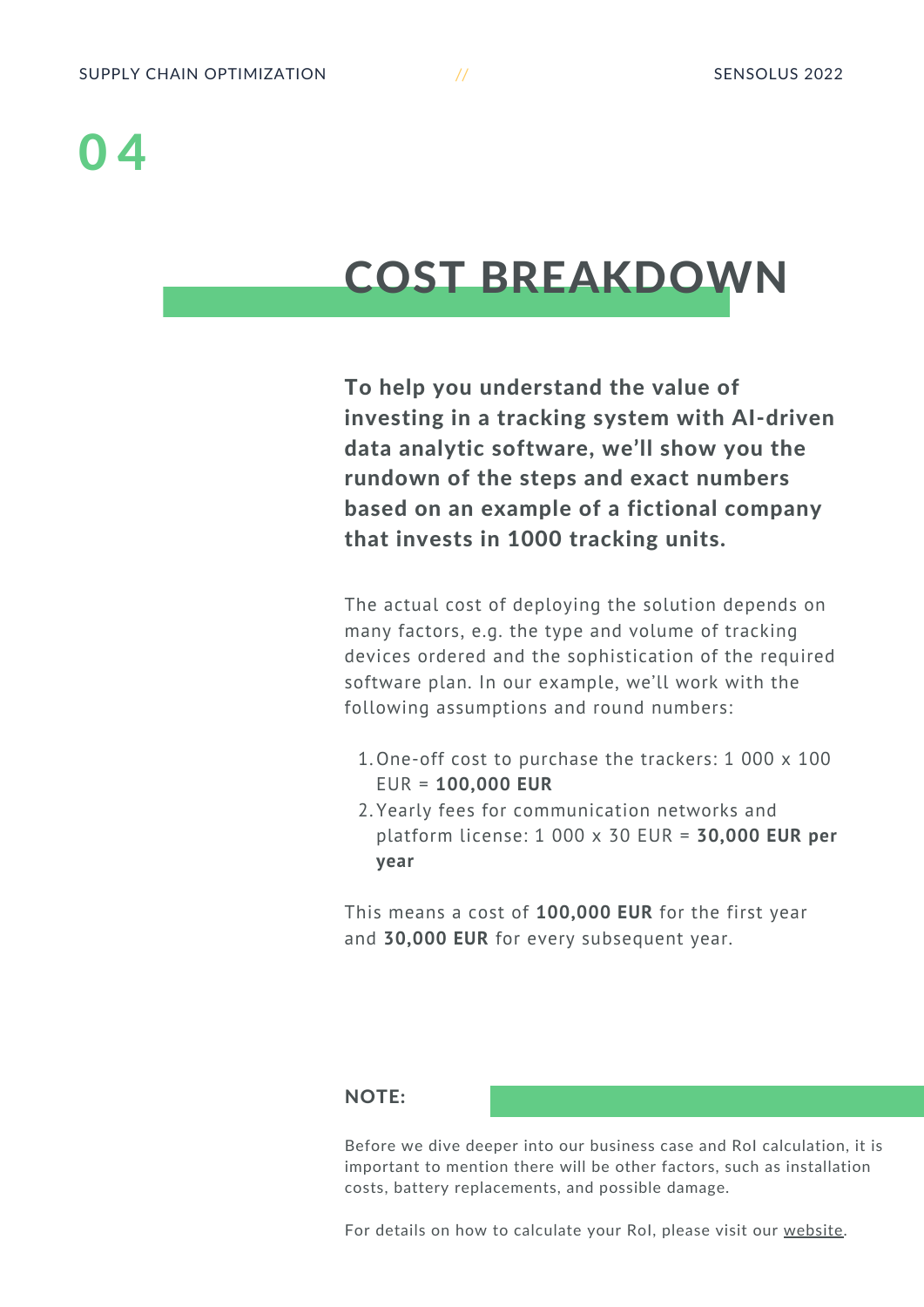#### <span id="page-4-0"></span>INITIAL INVESTMENT COST

| <b>DESCRIPTION</b>                    | <b>PRICE</b> | QTY  | <b>AMOUNT</b> |
|---------------------------------------|--------------|------|---------------|
| <b>TRACKERS</b>                       | €100.00      | 1000 | €100 000.00   |
| <b>YEARLY</b><br><b>FEES/LICENSES</b> | €30.00       | 1000 | €30 000.00    |

| SUBTOTAL (FIRST YEAR)          | €130 000.00 |
|--------------------------------|-------------|
| <b>(EVERY SUBSEQUENT YEAR)</b> | €30 000.00  |

NOTE:

Find more details about the total cost of ownership [here.](https://www.sensolus.com/pricing/tco-pricing/)

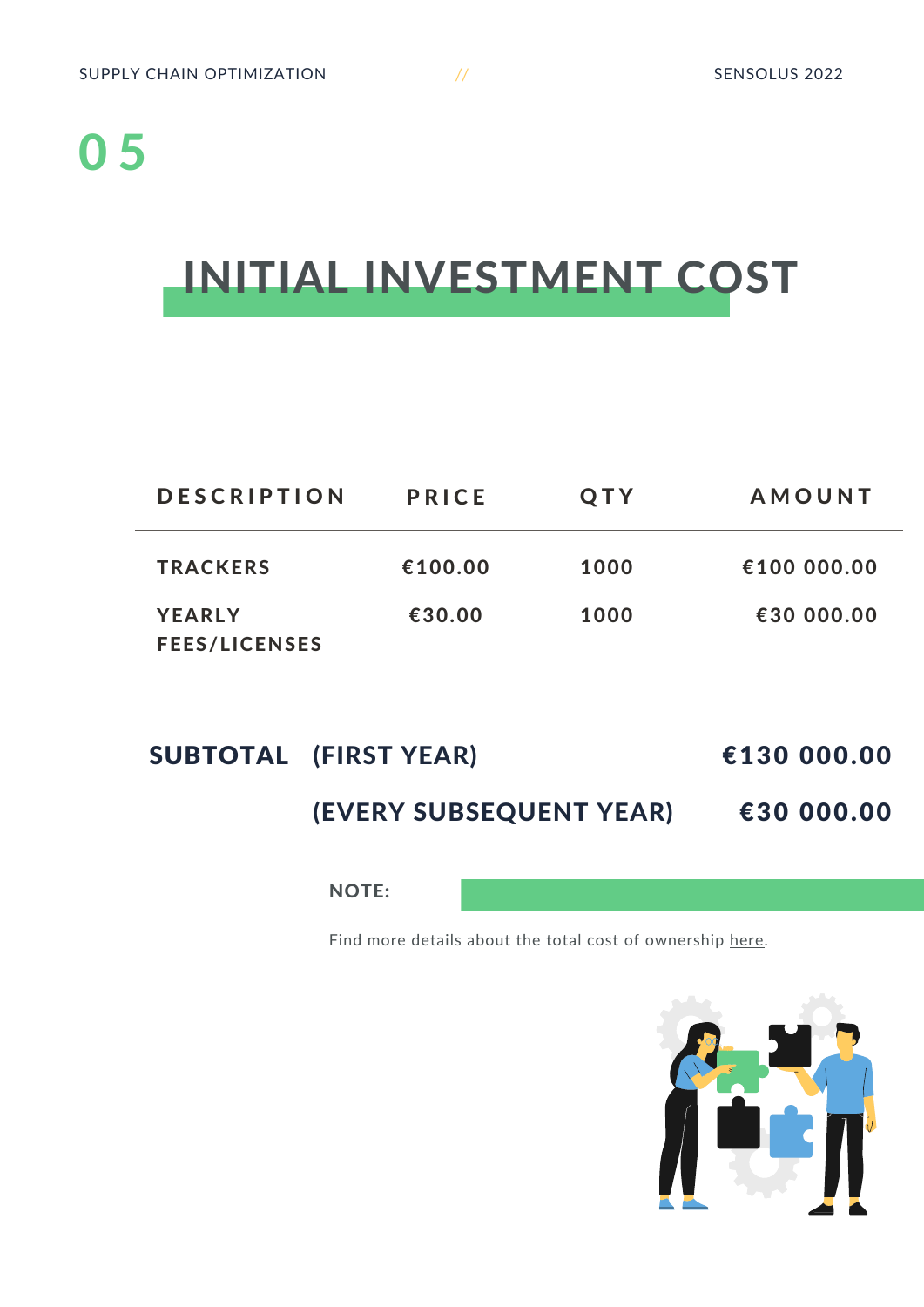*We are now building a huge database, from which we gain factual insights that allow us to make well-founded business decisions. That makes the investment in the Sensolus platform more than worthwhile.*



*Philip Salaerts (Senior Operations Manager at [Distrilog\)](https://www.sensolus.com/distrilog/)*

The actual gains to be realized depend on a number of use-case specific parameters, such as:

- the cost of the container to be traced: 2 000 EUR in the example below
- the typical lifetime of a container: 8 years in the example below
- average maintenance cost of the containers on a yearly basis: 100 EUR per container in the example below.

The actual return will be accomplished in 2 main areas:

- reducing the cost associated with the management of the RTP containers
- financial gains related to optimizing logistics operations and supply chain flows.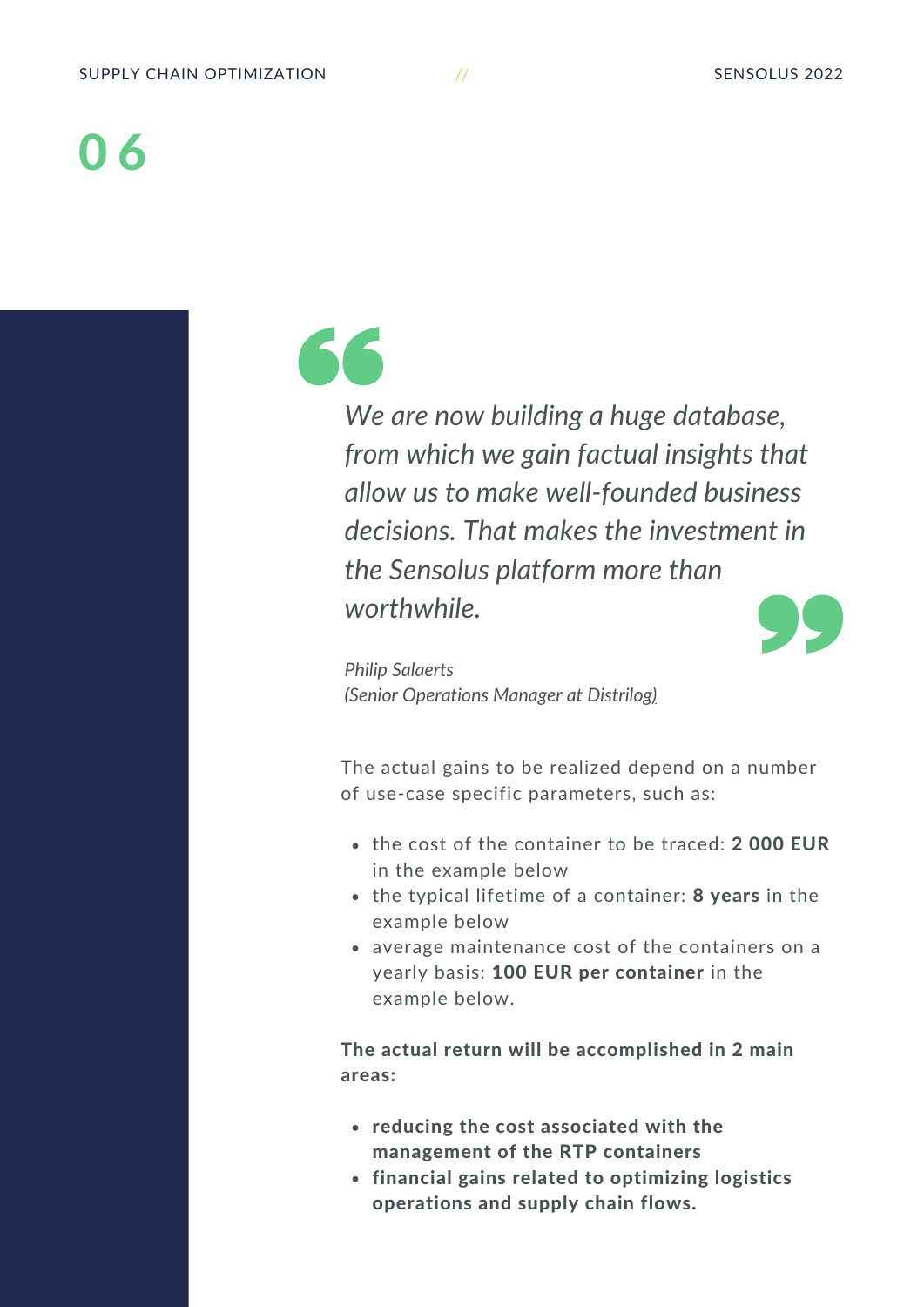#### <span id="page-6-0"></span>MANAGING RTP COSTS

#### Through the ability to geolocate containers in real-time, the yearly loss ratio can drastically decrease.

The companies we work with, claim that the implemented tracking solution reduces the RTP yearly loss by 75%.

1000 containers x 2000 EUR (cost of a new container) x 3% loss yearly x 75% loss reduction



#### $=$  €45 000

**EXTRA YEARLY SAVINGS:**

| Manufacturing companies can reduce their container fleet size<br>by 10 to 20% after an optimized allocation of containers.             | €37 500 |
|----------------------------------------------------------------------------------------------------------------------------------------|---------|
| Out-of-contract use is reduced by 80% after deploying the<br>tracking system.                                                          | €15 000 |
| Companies can attribute repair and replacement costs to<br>subcontractors and logistics partners instead of paying them<br>themselves. | €8 000  |
| Companies can avoid both late maintenance as well as yearly                                                                            | €10 000 |
| maintenance, leading to a reduction of up to 20% of the<br>yearly maintenance costs.                                                   | €20 000 |
| By taking better care of the containers, the effective lifetime<br>of a container can be extended by 17%.                              | €36 325 |

#### TOTAL SAVINGS: €171 825.00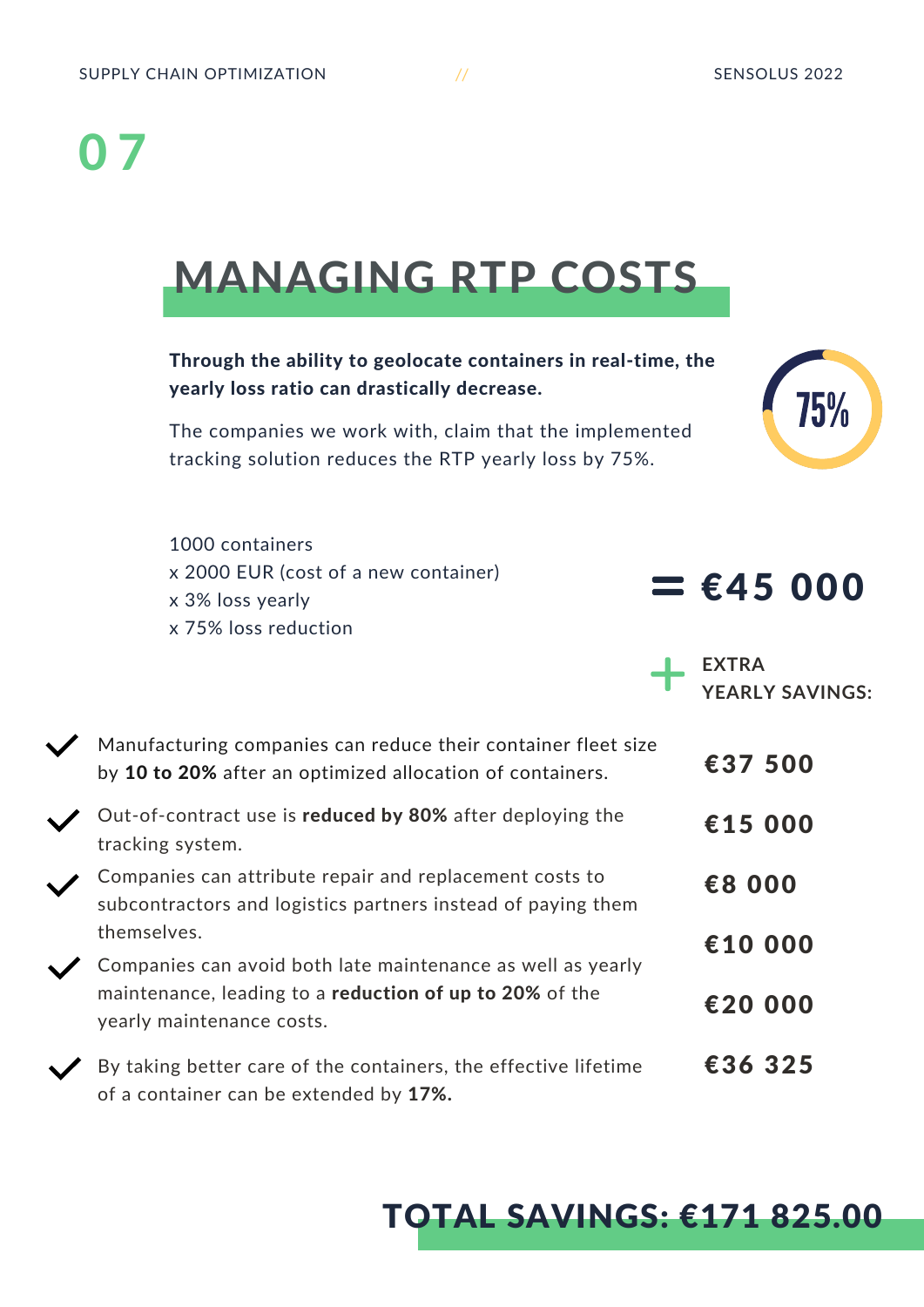#### MANAGING RTP CONTAINERS: BREAKDOWN

Let's look more in detail at the benefits and financial returns attained after deploying a tracking solution for RTPs (based on the data from the previous page):

RTP containers are often not perceived as very valuable by the people using them as they are not at the core of the manufacturing company's business. As a result of this, companies are confronted with a high yearly loss ratio: they lose containers on a yearly basis. **A**

Through the ability to geolocate containers in real-time, the yearly loss ratio can drastically decrease. The companies we work with, claim that the implemented tracking solution reduces this yearly loss by 75%. In our example, the company used to lose 3% of their containers on a yearly basis, and with the tracking solution, this is drastically reduced by 75%, resulting in a yearly cost saving of (1000 containers x 2000 EUR x 3%  $loss x 75% loss reduction = 45,000 EUR$ 

Being able to correctly estimate how many containers are needed in the different logistics flows is a difficult exercise, and is mostly based on the expected lead times and the demands of the different logistics managers. We've found that manufacturing companies with large numbers of containers can reduce their container fleet size by 10 to 20% after an optimized allocation of containers based on the analysis of the effective usage of all containers. **B**

For our example, assuming a reduction of 15% of the total number of containers, this translates into a reduced yearly acquisition cost for new containers of 37,500 EUR each year and a reduction of the yearly container maintenance costs of 15,000 EUR each year.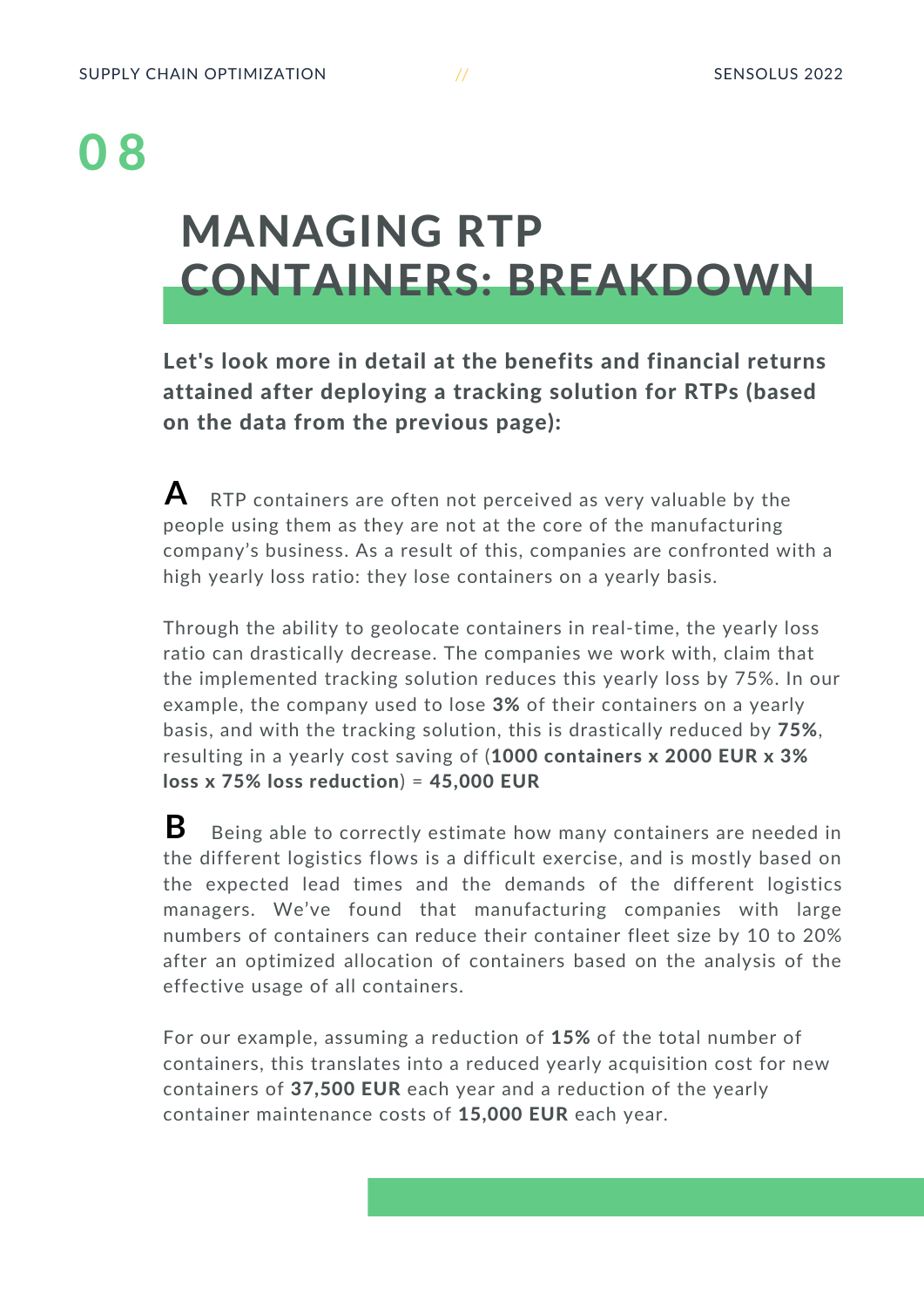#### MANAGING RTP CONTAINERS: BREAKDOWN

A recurring complaint from manufacturing companies is that the RTP **C** containers are designed and ordered specifically for the transport of their goods, but often they are used by both their own teams and by contractors and suppliers for other purposes than what they are meant for ("Out-of-contract use").

In this example, the company estimates that the containers are used for other purposes on average for 10% of their time and that out-of-contract use is reduced by 80% after deploying the tracking system. This results in a yearly cost-saving of 8,000 EUR in maintenance costs.

RTP containers are normally treated with care in order to protect these valuable goods. Deploying a tracking solution on the containers has two clear effects in this respect: **D**

- containers are treated with more care when people know they are being tracked
- it is much easier to find out who is responsible for the damage.

In this example, the company calculated that their yearly maintenance costs were reduced by 10% because they could attribute repair and replacement costs to subcontractors and logistics partners instead of paying them themselves. This results in 10,000 EUR additional yearly savings.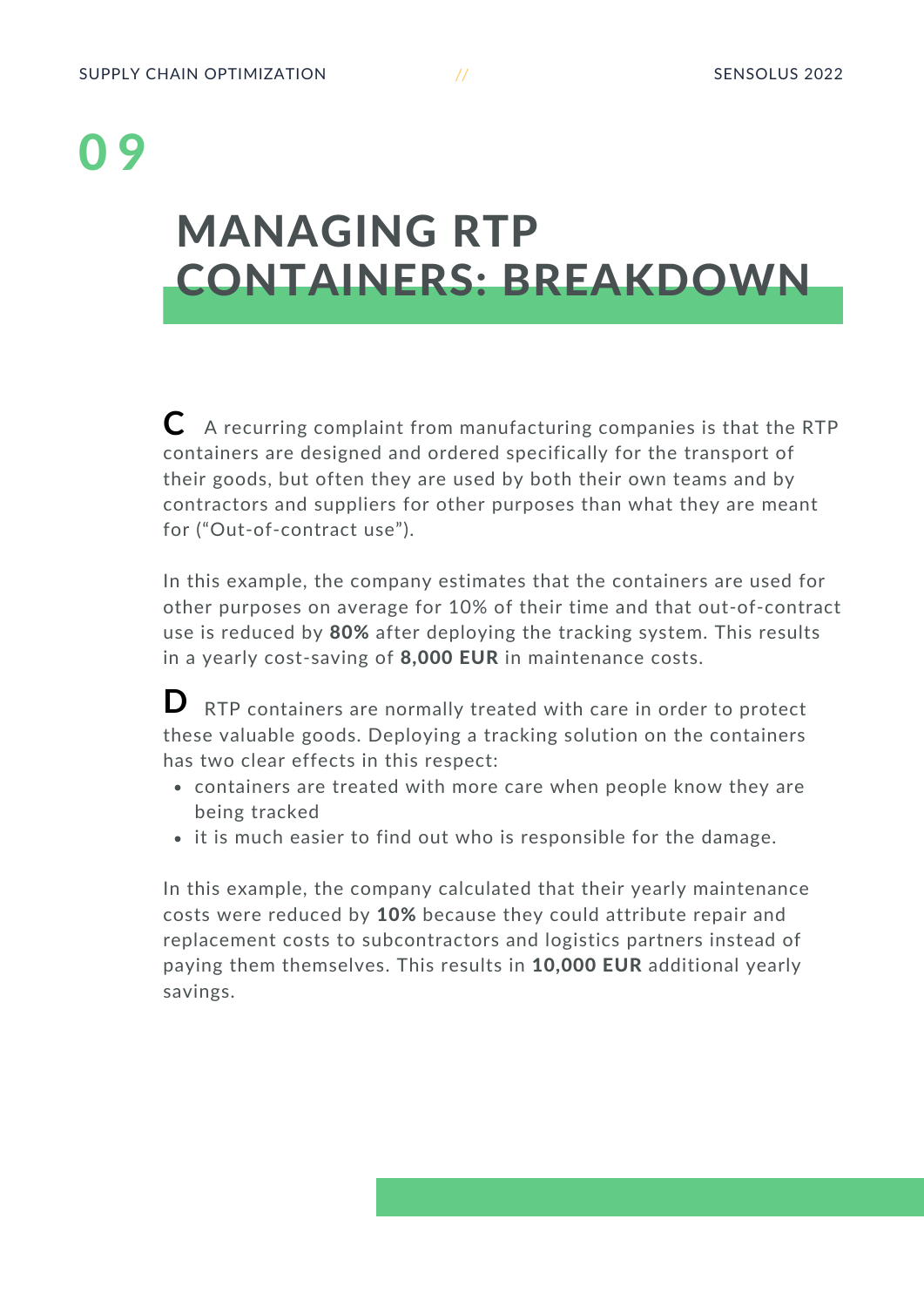#### MANAGING RTP CONTAINERS: BREAKDOWN

While we've already highlighted some reductions to the container **E** maintenance costs, these can be even more reduced because of the ability to better plan maintenance of the RTP containers. Instead of planning maintenance purely in a periodic manner (typically 1 time per year), the tracking solution allows one to plan maintenance based on effective use of the containers and based on reported issues.

This helps avoid both late maintenance, high repair costs, as well as redundant maintenance, leading to a reduction of up to 20% of the yearly maintenance costs, or 20,000 EUR fewer maintenance costs per year in this example.

By taking better care of the containers by repairing them in time, treating them better during transport, and making all involved parties accountable and responsible, the effective lifetime of a container will be extended. **F**

The manufacturing company in this example can extend the lifetime by 17%, leading to a yearly cost saving of 36,325 EUR due to reduced yearly new container purchases.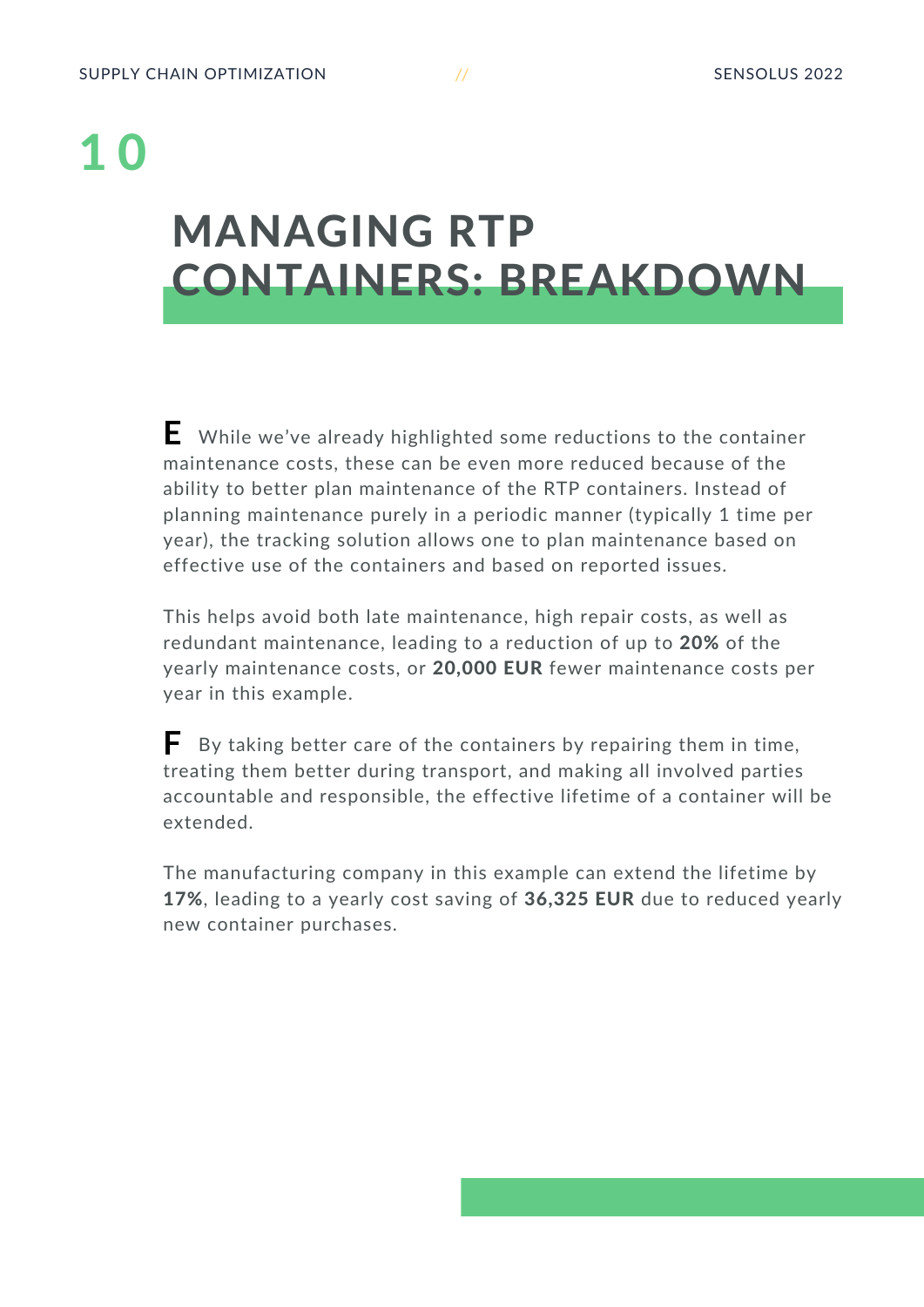### <span id="page-10-0"></span>OPTIMIZING SUPPLY CHAIN FLOW 1 1

The following benefits and financial returns are attained in the context of applying optimizations in the Supply Chain flows after deploying a tracking solution.

The companies we work with, claim that with the tracking solution they increased their turnaround time and reduced Work-in-Progress time. They also reduced the searching time by 90%.

20 h/week x 40 €/h x 52 weeks x 90%

locations.

 $=$   $£37440$ 

**YEARLY SAVINGS:**

90%

**EXTRA**

| With the tracking system, wrong pick-ups or deliveries<br>are reduced by 90%.                                                                                                 | €16 200 |
|-------------------------------------------------------------------------------------------------------------------------------------------------------------------------------|---------|
| As software provides real-time visibility on stock levels at<br>all sites of interest to all parties involved, manual stock or<br>inventory counting isn't necessary anymore. | €20 800 |
| Empty containers are timely shipped to the right location<br>based on real-time stock counts and proactive alerts,<br>reducing the number of express transports by 75%        | €18 000 |
| The process of picking up empty containers and shipping<br>them back has been greatly improved based on actual counts<br>of how many empty containers are available at which  | €9 000  |

#### TOTAL SAVINGS: €101 440.00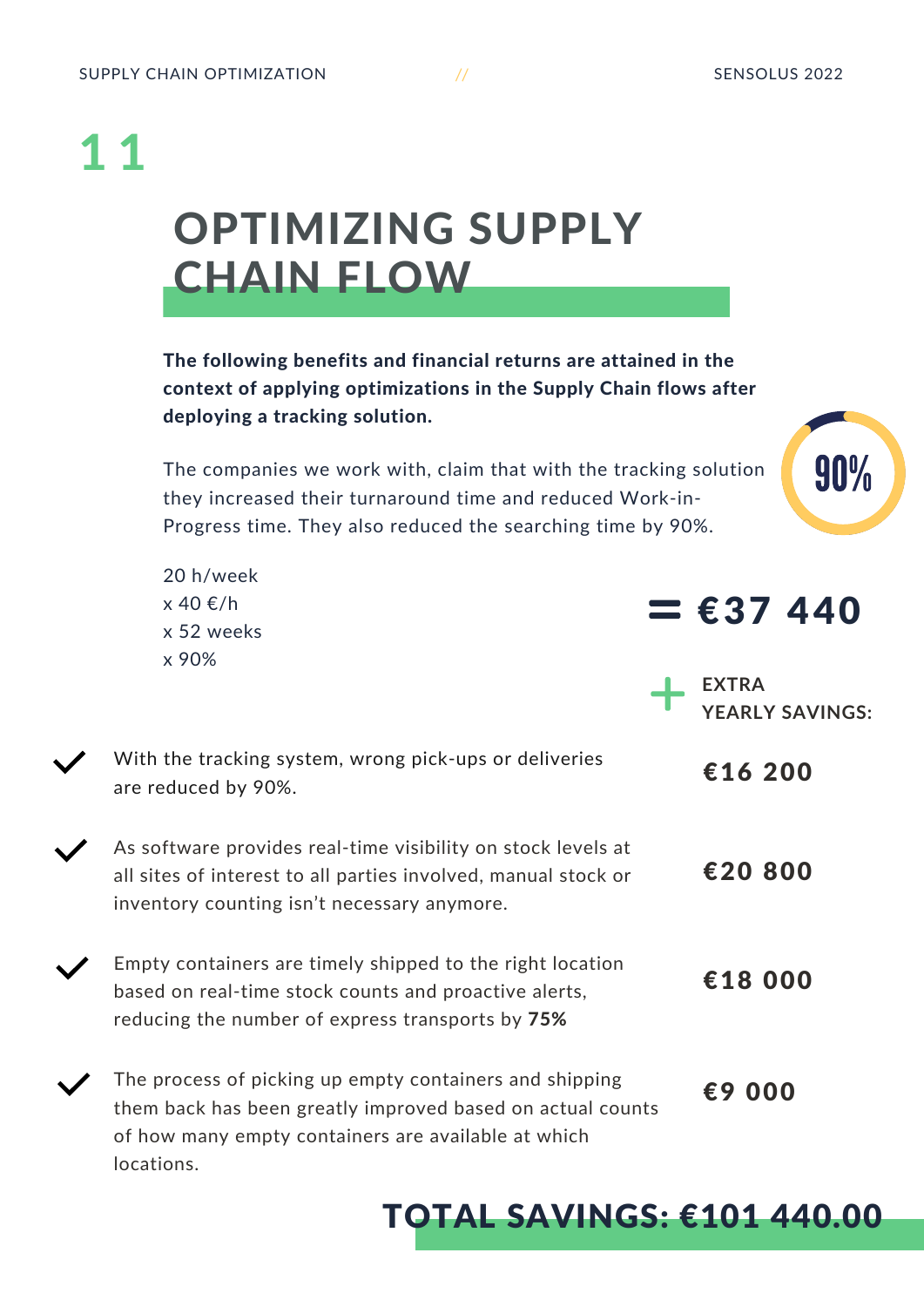#### OPTIMIZING SUPPLY CHAIN FLOW: BREAKDOWN

The added visibility provided by the tracking solution, helps the company identify and remove bottlenecks and other causes of delay, and allows for better control and increased supplier and transport provider performance, all leading to a faster and more coordinated supply of products and services across the chain.

Let's look more in detail at the benefits and financial returns attained after deploying a tracking solution for RTPs (based on the numbers from the previous page):

 $\blacktriangle$   $\;$  Knowing exactly where a container is at any moment in time, saves a lot of labor time. The company in our example calculated that they spend 20 man-hours per week searching for containers, at different sites. They claimed that with the tracking solution they could reduce this searching time by 90%, leading to a yearly gain of 20 hours/week x 40EUR/hour x 52 weeks x 90% = 37,440 EUR each year.

One of the most important financial returns after introducing a **B**tracking system for the RTPs is the overall reduction of the total time to manufacture the end product (WIP - Work in Progress Time). The total cost of manufacturing end-products in these industries is confidential, but even minor reductions by reducing the WIP time have a huge (financial) impact on the business.

The added visibility helps the company identify and remove bottlenecks and other causes of delay, allowing more control, and increased supplier and transport provider performance, which leads to a faster and more coordinated supply of products and services across the chain.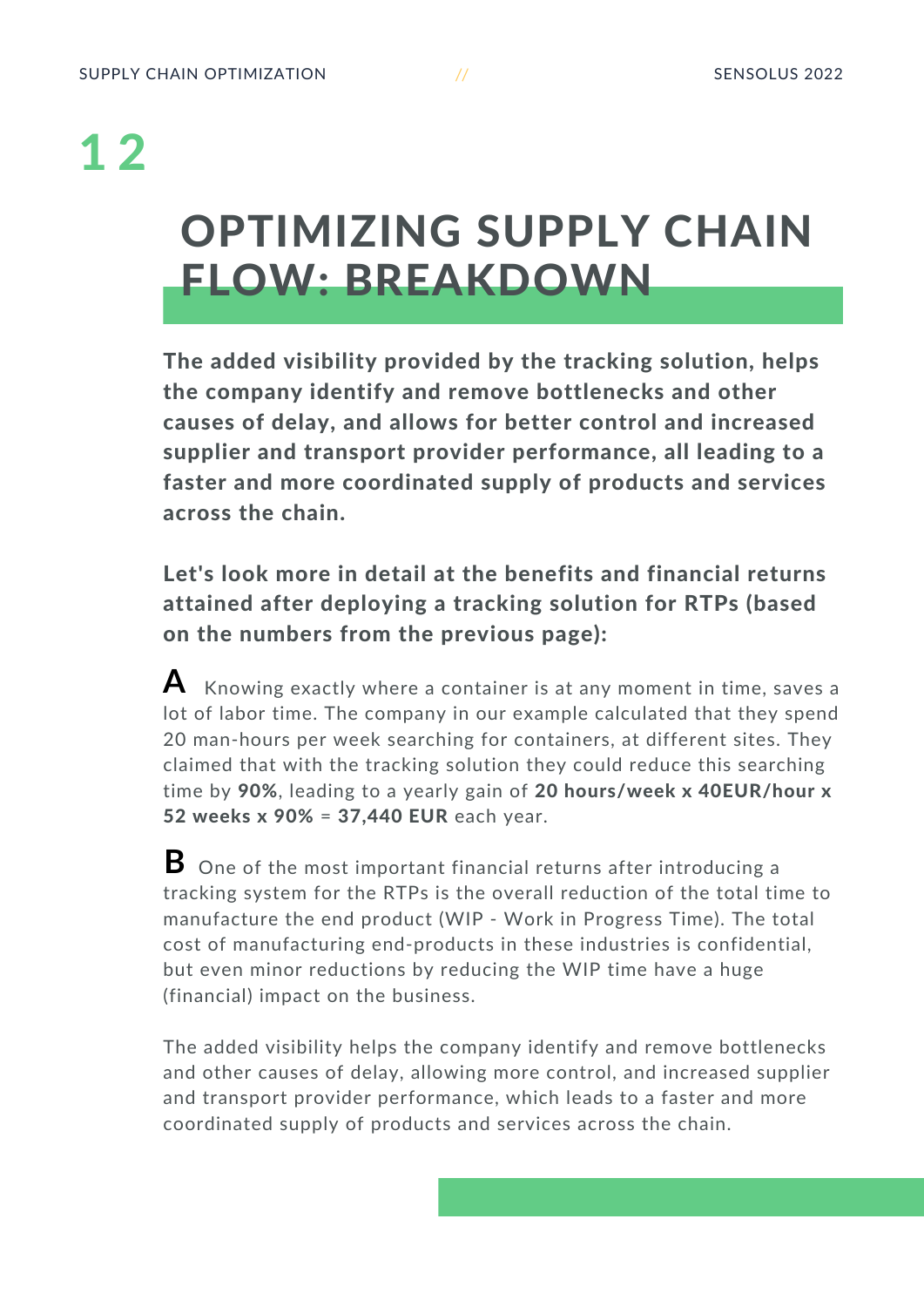#### OPTIMIZING SUPPLY CHAIN FLOW: BREAKDOWN

Many supply chain processes that involve different parties, work **C** well when everything goes as planned, but have a hard time recovering from mistakes. The company in our example estimated that on average 5 wrong pickups or deliveries happen each month, costing them 300 EUR each time. With the tracking system, these scenarios are reduced by 90%, resulting in 16,200 EUR additional yearly savings.

One of the most obvious cost savings realized by a container tracking **D** solution is the fact that manual stock or inventory counting isn't necessary anymore as the software provides real-time visibility on stock levels at all sites of interest to all parties involved. The manufacturing company in this example could remove the manual container stock counting process (counting containers 5 times a week in 8 different locations that took on average 15 minutes per site), leading to a reduction of the labor cost of 20,800 EUR per year.

Transport costs represent a substantial monthly cost for **E**manufacturing companies and will be more and more scrutinized for their ecological impact. Making sure that empty containers are timely shipped to the right location based on real-time stock counts and proactive alerts, helped the company reduce the number of express transports by 75% for a total saving of 18,000 EUR per year.

In addition, the process of picking up empty containers and shipping them back to the source of the flows has been greatly improved based on actual counts of how many empty containers are available at which locations. This resulted in an additional yearly reduction of these costs for transporting empty containers of 9,000 EUR.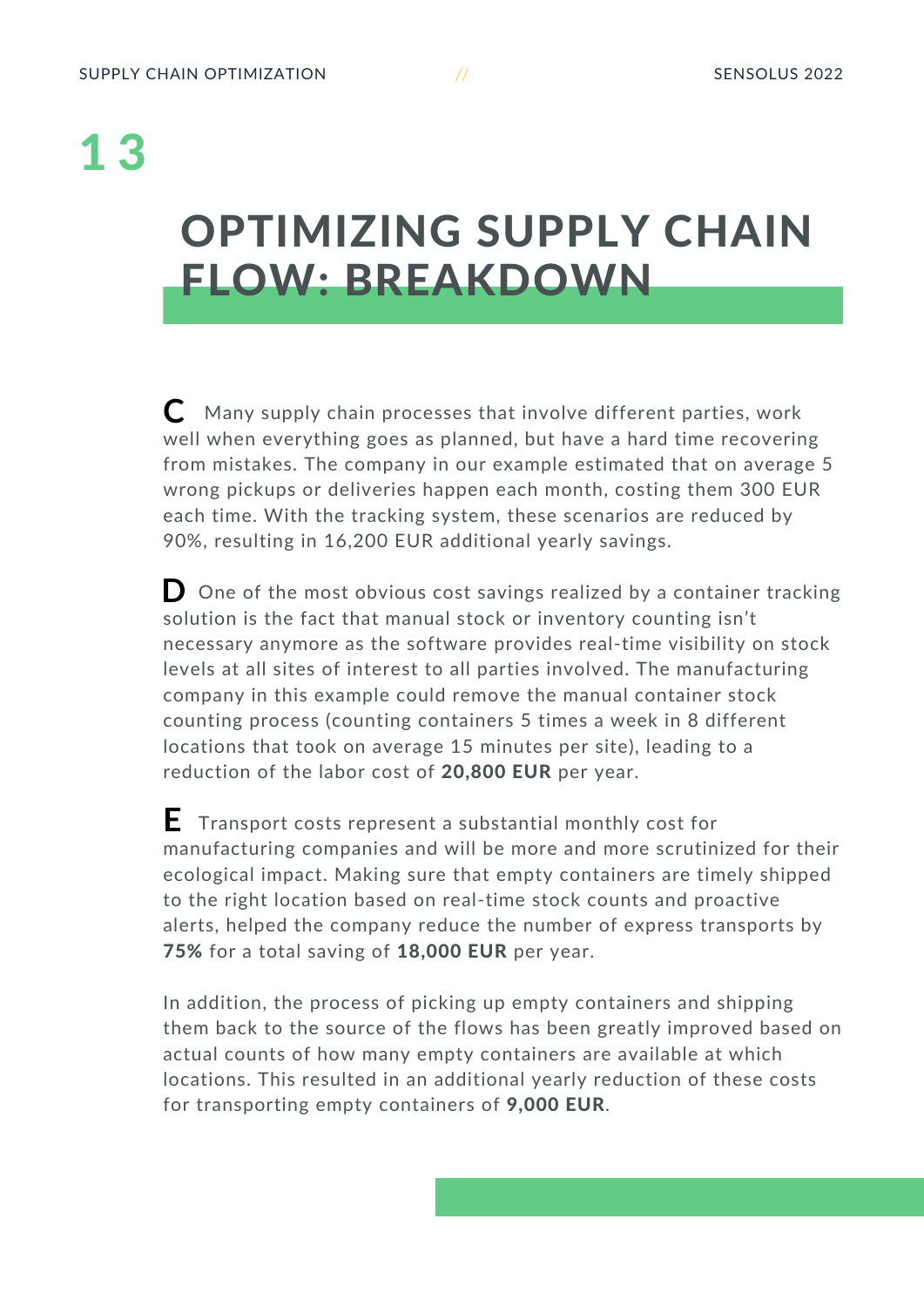#### <span id="page-13-0"></span>TOTAL RETURN

In this particular example, the manufacturing company could reduce operational costs by 273 265,00 EUR per year.

However, over the years the investment will result in other positive results, besides financial ones.



average yearly return 200,000 €



cumulative gains after 11 years 2 200 000 €

#### Qualitative gains:





 $\vee$  waste reduction



 $\checkmark$  ecosystem relationships



 $\checkmark$  corporate sustainability